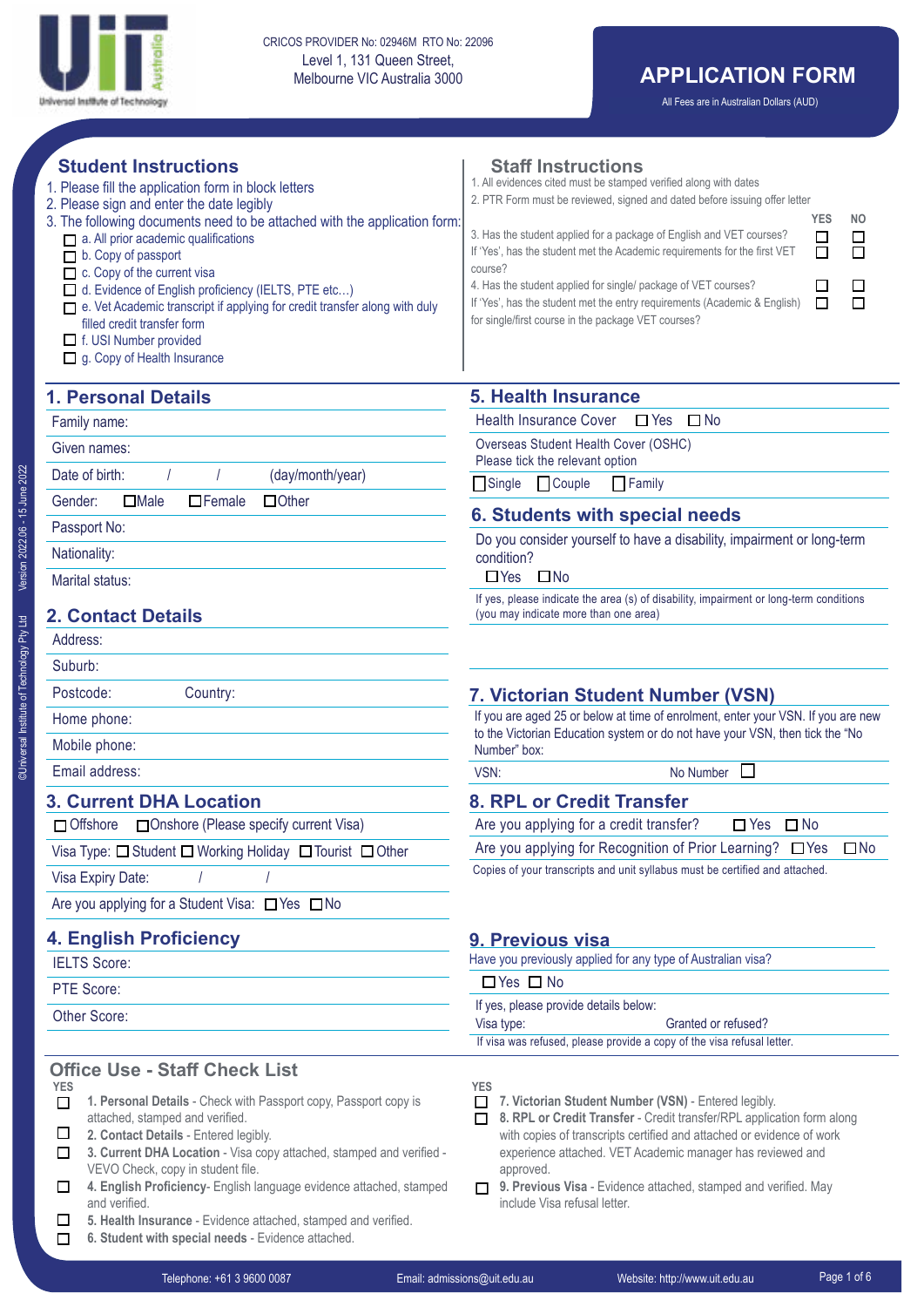### **10. Course**

| <b>Please tick the relevant courses</b>                                             | <b>Course Fee</b> | <b>Duration</b> | <b>Start Date</b> |
|-------------------------------------------------------------------------------------|-------------------|-----------------|-------------------|
| General English (Elementary to Advanced)<br>CRICOS Course Code: 074231F             | \$400 per week    | 60 weeks        |                   |
| CPC40120 - Certicate IV in Building and Construction<br>CRICOS Course Code: 103781J | \$10,000          | 52 weeks        |                   |
| BSB50820 - Diploma of Project Management<br>CRICOS Course Code: 104037M             | \$10,000          | 52 weeks        |                   |
| BSB60720 - Advanced Diploma of Program Management<br>CRICOS Course Code: 10441K     | \$10,000          | 52 weeks        |                   |

## **11. Educational Details (Highest Level First)**

| <b>Qualification or Program Title</b> | <b>Institution Name</b> | Location<br><b>Country/State</b> | <b>Completed</b>        | <b>Date</b><br><b>Started</b> | <b>Date</b><br><b>Finished</b> |
|---------------------------------------|-------------------------|----------------------------------|-------------------------|-------------------------------|--------------------------------|
|                                       |                         |                                  | $\Box$ Yes<br>$\Box$ No |                               |                                |
|                                       |                         |                                  | $\Box$ Yes<br>$\Box$ No |                               |                                |
|                                       |                         |                                  | $\Box$ Yes<br>$\Box$ No |                               |                                |

# **12. Enrolment and Material Fee**

| <b>Item</b>                                 | <b>Amount</b>           | <b>Frequency</b> |
|---------------------------------------------|-------------------------|------------------|
| Enrolment Fee: All courses (Non-refundable) | \$300<br><b>Maximum</b> | Once             |
| Material Fee: All courses                   | \$300<br>Maximum        | Per Course       |

# **13. All possible Fee**

| <b>Fee Type</b>             | <b>Amount</b>                                           | <b>Notes</b>               |
|-----------------------------|---------------------------------------------------------|----------------------------|
| RPL per unit (minimum)      | \$500                                                   | Negotiated per Application |
| Re - Enrolment fees         | \$300                                                   | Minimum per Unit           |
| Late assessment submission  | \$150                                                   | Minimum per Unit           |
| Late payment fee            | \$50                                                    | Each Instalment            |
| Unit Re-enrolment Fee       | \$300                                                   | Minimum                    |
| Charge for Lost ID card     | \$10                                                    | Once                       |
| Charge for Lost Certificate | $$50 + postage$                                         | Once                       |
| Change of course            | \$250                                                   | Each change                |
| Request for transcripts     | \$25                                                    | Once                       |
| Printing cost               | B/W-A4- $10¢$<br>A3-15 $¢$<br>Color A4-15¢<br>A3- $25¢$ | Each page                  |

### **Office Use - Staff Check List**

| 11. Educational Details - Evidence attached, stamped and verified. Check if year 12 is equivalent to Australian Year 12 as per YES | NO |
|------------------------------------------------------------------------------------------------------------------------------------|----|
| Country Education Profiles (CEP).                                                                                                  |    |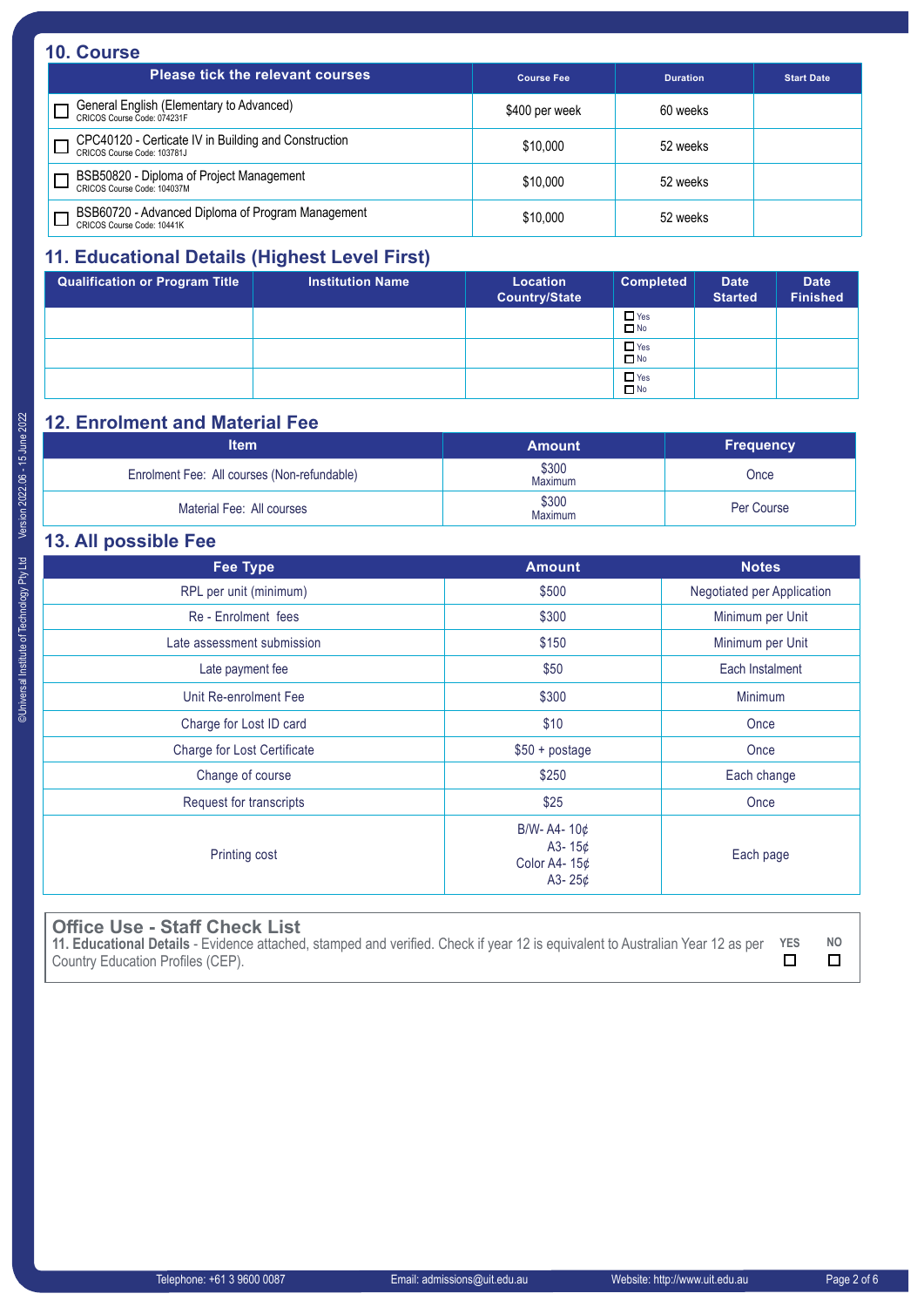### **14. Student Pre-Training Review (VET courses only)**

**Introduction**

The Pre-Training Review (PTR) is a two-way platform between UIT and the prospective student to determine the most appropriate qualification for the student to enroll in. It ensures that UIT understands your objectives for undertaking the course, recognises skills, knowledge, experience and competencies previously achieved and determines the proposed learning strategies and materials are suitable before you commence the course. At the conclusion of the PTR, UIT will make an assessment and the outcomes will be known to the student prior to commencing the course. It is advised that you read the Student Handbook found at www.uit.edu.au prior to attempting this PTR.

### **Section A – Prospective Learner**

(Please tick YES of NO to the best of your knowledge) *YES* **NO 1.** Do you know the entry requirements for your proposed course?  $\overline{\Box}$  $\overline{\Box}$ **2.** Do you know the duration of the course?  $\Box$  $\Box$ **3.** Do you know the delivery method?  $\overline{\Box}$  $\Box$ **4.** Do you know the requirement for you to undertake an assessment of your language, literacy and numeracy  $\Box$  $\Box$ (LLN) skills before enrolment to determine any support needs you may have during your study? **5.** Are you aware of the face-to-face / blended hours including self-study hours?  $\Box$  $\overline{\square}$ **6.** Are you aware of UIT plagiarism policy and its repercussions?  $\Box$ г **7.** Are you aware how to properly do referencing while conducting research from various information sources?  $\Box$ П **8.** Do you use MS Office applications, e.g. Microsoft Word, Excel, Power-point etc.? □  $\Box$ **9.** Do you find it easy to use search engines such as Google and using internet in general?  $\Box$  $\Box$ 

### **Please answer the following questions to the best of your knowledge**.

**10.** Please provide details of your current & past work experiences and any work-related training that you undertook in the last three years:

**11.** Do you wish to study further after completing this qualification at UIT? If so, which qualification?

**12.** What job are you planning to get after completing this qualification at UIT?

**13.** Do you require additional special assistance in undertaking the course? If yes, please specify.

| 14. Why do you want to do this course?                                                | Pick only one option |
|---------------------------------------------------------------------------------------|----------------------|
| a. This qualification suits my background and interests                               |                      |
| <b>b.</b> It will help me get a job                                                   |                      |
| c. I need it to do the higher-level VET course                                        |                      |
| d. I need it to enter a higher education course                                       | $\Box$               |
| 15. What is your preferred learning style?                                            | Pick only one option |
| a. I learn through seeing                                                             |                      |
| b. I learn through listening or being told what and how to do things                  |                      |
| c. I learn through doing, moving, touching, and practicing                            |                      |
| d. All the above                                                                      |                      |
|                                                                                       |                      |
| 16. Which specified assessment methods do you think would be most challenging to you? | Pick only one option |
| a. Projects                                                                           |                      |
| <b>b.</b> Written exams                                                               |                      |
| c. Report writing                                                                     |                      |
| d. Journal writing                                                                    |                      |
| e. No assistance required                                                             | Г                    |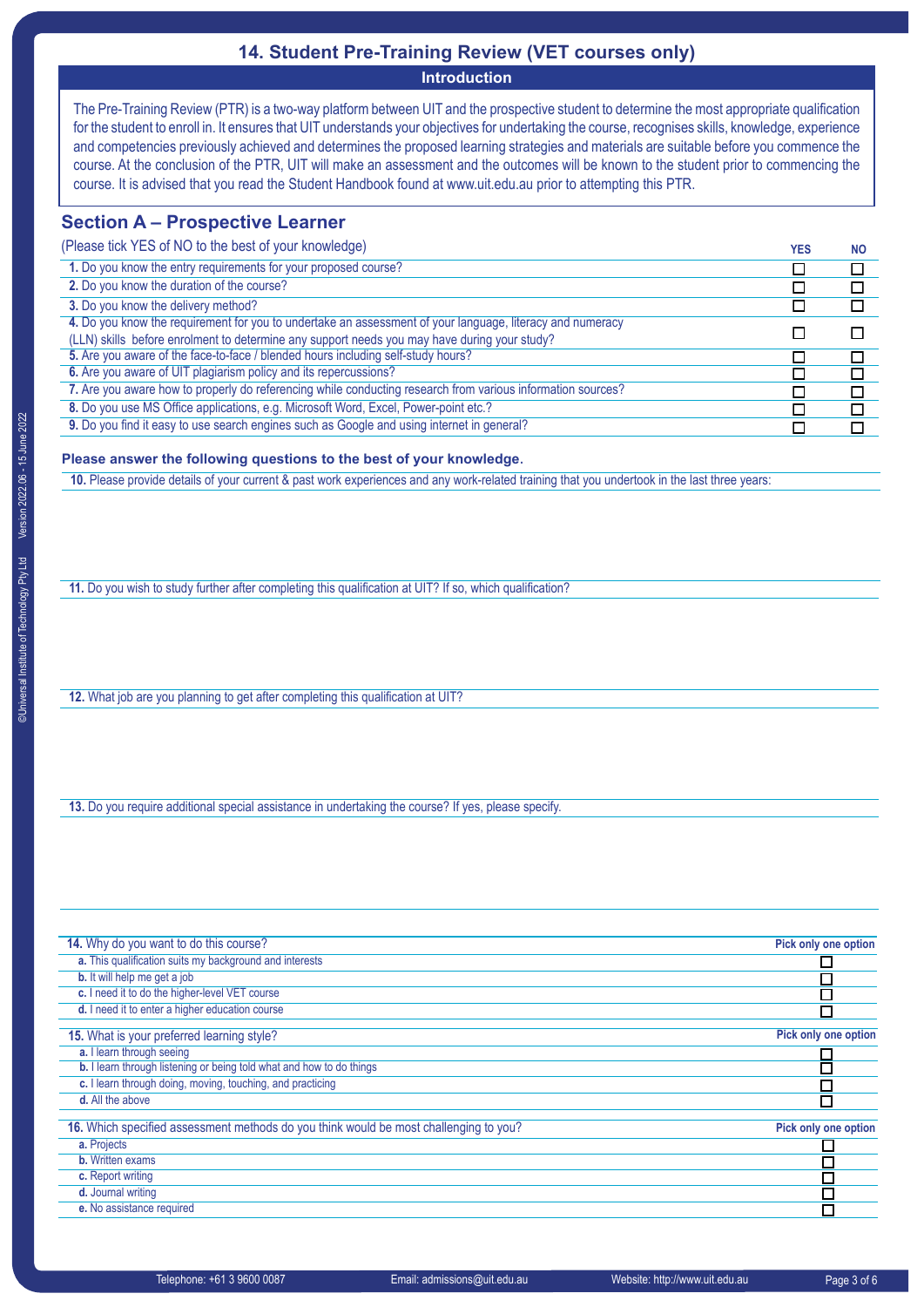### **Office Use 15. Pre-Training Review Assessment**

| Assessor to complete PTR Assessor Checklist and Decision Criteria, using Pre-Training Review Assessment Guide AD66                                                                                              | <b>YES</b> | <b>NO</b> |                          |
|-----------------------------------------------------------------------------------------------------------------------------------------------------------------------------------------------------------------|------------|-----------|--------------------------|
| 1. Have the requirements of the course been discussed with the student?                                                                                                                                         | □          | □         |                          |
| Assessors are to follow the assessment rubric provided below. Based on the rubric if there are deviations then please make entry in notes<br>setion.                                                            |            |           |                          |
|                                                                                                                                                                                                                 | <b>YES</b> | <b>NO</b> | N/A                      |
| 1. The pre-requisites for the course have been met (where applicable).                                                                                                                                          | □          | □         | □                        |
| 2. Based on the skills and knowledge from the qualifications and/or work experience, the course applied is suitable.                                                                                            | □          | □         |                          |
| 3. The student's objective for undertaking the course is clear.                                                                                                                                                 | □          | □         |                          |
| 4. The student has a clear idea about the career path they wish to follow and/or further education and the course applied for<br>facilitates that career plan/future educational plan.                          | □          | $\Box$    |                          |
| 5. The student has reasonably understood the requirements of the course.                                                                                                                                        | □          | □         |                          |
| 6. Has the student applied for RPL or Credit transfer                                                                                                                                                           | ப          | □         |                          |
| 7. The Student has been identified as having special needs, which UIT will endeavour to provide.                                                                                                                | □          | □         |                          |
| 8. Based on the answers from points 1 to 7, the qualification is appropriate for the student including the delivery mode, duration,<br>assessment methodologies, career pathways and the mix of units selected. | □          | □         |                          |
| Therefore, it is RECOMMENDED / NOT RECOMMENDED that the student is allowed to enrol in the course.<br>(Please circle)                                                                                           |            |           |                          |
| If additional assistance/recommendation for support or adjustment is identified, please ensure proper processing to the student Services/Academic<br>Department.                                                |            |           |                          |
| Assessor/Student Services to complete term planner for accepted student.<br>(Please circle)                                                                                                                     |            |           |                          |
| 2. Assessor's Notes - Please include in the Term Planner any changes to be made in the amount of training as a result of:                                                                                       |            | RPL/CT    | Reasonable<br>adjustment |
|                                                                                                                                                                                                                 |            | □         | □                        |
| The Term Planner must be approved by the Academic Manager.                                                                                                                                                      |            |           |                          |
| Notes:                                                                                                                                                                                                          |            |           |                          |
|                                                                                                                                                                                                                 |            |           |                          |
|                                                                                                                                                                                                                 |            |           |                          |
|                                                                                                                                                                                                                 |            |           |                          |
|                                                                                                                                                                                                                 |            |           |                          |
|                                                                                                                                                                                                                 |            |           |                          |

**Admissions/Student Services Department**

Term Planner has been developed on the basis of this Pre-Training Review and the amount of training **has been adjusted / not been adjusted.**

**Admissions Officer Name**: **Admissions Officer Signature:**

Date: Day Month Year / /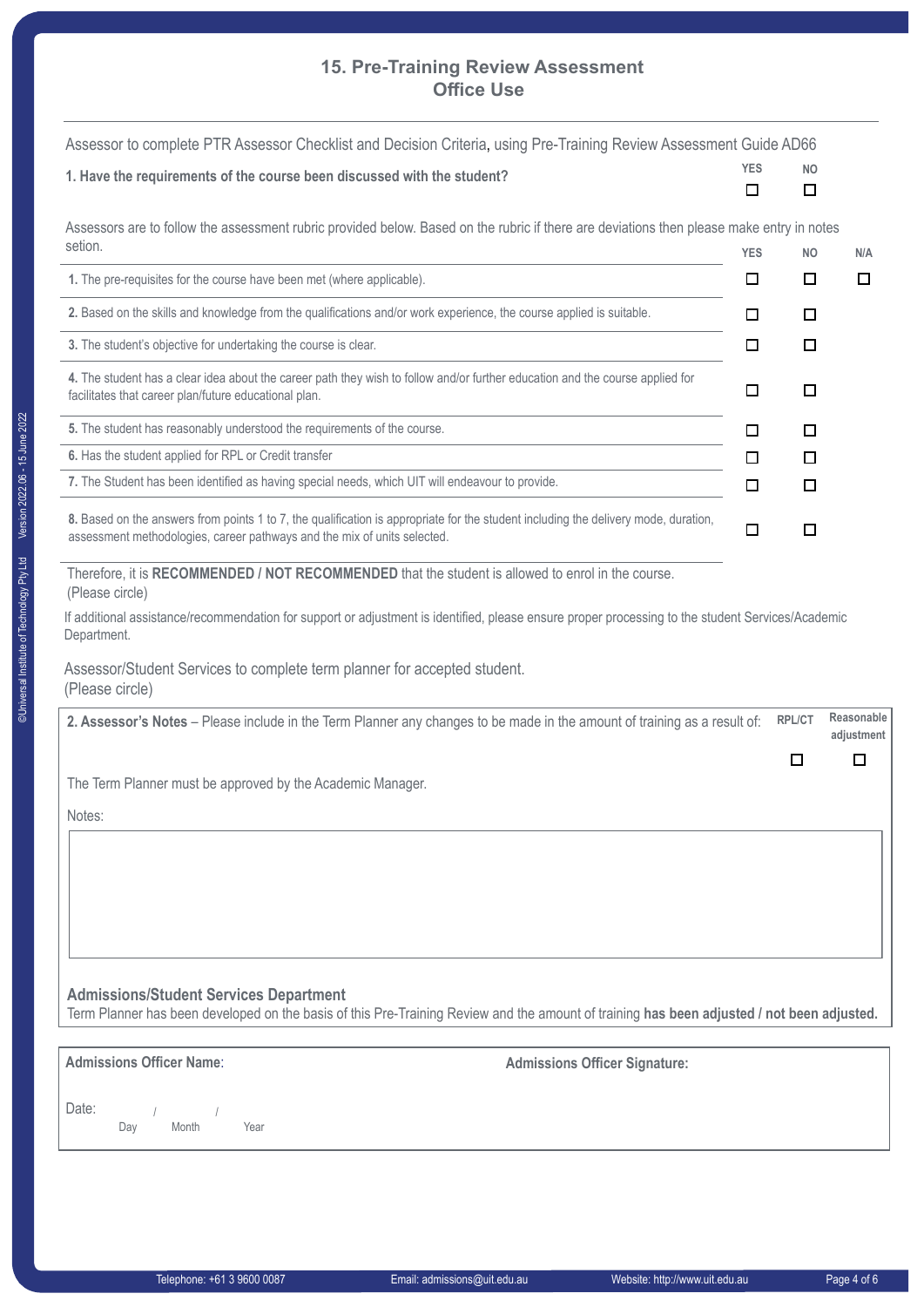### **16. Unique Student Identifier (USI)**

From 1 January 2015, UIT can be prevented from issuing you with a nationally recognised VET qualification or statement of attainment when you complete your course if you do not have a Unique Student Identifier (USI). In addition, we are required to include your USI in the data we submit to NCVER. If you have not yet obtained a USI you can apply for it directly at [https://www.usi.gov.au/students/](https://www.usi.gov.au/students/create-your-usi ) [create-your-usi](https://www.usi.gov.au/students/create-your-usi ) on computer or mobile device.

Enter your Unique Student Identifier (USI) (if you already have one)

You may already have a USI if you have done any nationally recognised training, which could include training at work, completing a first aid course or RSA (Responsible Service of Alcohol) course, getting a white card, or studying at a TAFE or training organisation. It is important that you try to find out whether you already have a USI before attempting to create a new one. You should not have more than one USI. To check if you already have a USI, use the 'Forgotten USI' link on the USI website at<https://www.usi.gov.au/faqs/i-have-forgotten-my-us>

If you have a Unique Student Identifier (USI) please specify the number:

#### No **No** Yes **Number:**

#### **USI application through UIT (if you do not already have one)**

#### Application for Unique Student Identifier (USI)

If you would like UIT to apply for a USI on your behalf you must authorise us to do so and declare that you have read the privacy information at [https://www.usi.gov.au/documents/](https://www.usi.gov.au/documents/privacy-notice-when-rto-applies-their-behalf) [privacy-notice-when-rto-applies-their-behalf.](https://www.usi.gov.au/documents/privacy-notice-when-rto-applies-their-behalf) You must also provide some additional information as noted at the end of this form so that we can apply for a USI on your behalf.

sub-section 9(2) of the Student Identifiers Act 2014, for a USI on my behalf.

authorise Universal Institute of Technology (UIT) to apply pursuant to

□ I have read and I consent to the collection, use and disclosure of my personal information (which may include sensitive information) pursuant to the information detailed at https://www.usi.gov.au/documents/privacy-notice-when-rto-applies-their-behalf

### **Office Use - Staff Check List YES NO**

**16. Unique Student Identifier (USI)** - Entered legibly.

### **Privacy Notice**

#### **Why we collect your personal information**

As a registered training organisation (RTO), we collect your personal information so we can process and manage your enrolment in a vocational education and training (VET) course with us. If you do not provide your personal information, we may not be able to enrol you with us.

#### **How we use your personal information**

We use your personal information to enable us to deliver VET courses to you, and otherwise, as needed, to comply with our obligations as an RTO.

#### **How we disclose your personal information**

We are required by law (under the National Vocational Education and Training Regulator Act 2011 (Cth) (NVETR Act)) to disclose the personal information we collect about you to the National VET Data Collection kept by the National Centre for Vocational Education Research Ltd (NCVER). The NCVER is responsible for collecting, managing, analysing and communicating research and statistics about the Australian VET sector.

We are also authorised by law (under the NVETR Act) to disclose your personal information to the relevant state or territory training authority.

#### **How the NCVER and other bodies handle your personal information**

The NCVER will collect, hold, use and disclose your personal information in accordance with the law, including the Privacy Act 1988 (Cth) (Privacy Act) and the NVETR Act. Your personal information may be used and disclosed by NCVER for purposes that include populating authenticated VET transcripts; administration of VET; facilitation of statistics and research relating to education, including surveys and data linkage; and understanding the VET market.

The NCVER is authorised to disclose information to the Australian Government Department of Education, Skills and Employment (DESE), Commonwealth authorities, State and Territory authorities (other than registered training organisations) that deal with matters relating to VET and VET regulators for the purposes of those bodies, including to enable:

- Administration of VET, including program administration, regulation, monitoring and evaluation
- Facilitation of statistics and research relating to education, including surveys and data linkage
- Understanding how the VET market operates, for policy, workforce planning and consumer information.

The NCVER may also disclose personal information to persons engaged by NCVER to conduct research on NCVER's behalf.

The NCVER does not intend to disclose your personal information to any overseas recipients.

For more information about how the NCVER will handle your personal information please refer to the NCVER's Privacy Policy at [www.ncver.edu.au/privacy.](http://www.ncver.edu.au/privacy)

If you would like to seek access to or correct your information, in the first instance, please contact your RTO using the contact details listed below.

DESE is authorised by law, including the Privacy Act and the NVETR Act, to collect, use and disclose your personal information to fulfil specified functions and activities. For more information about how the DESE will handle your personal information, please refer to the DESE VET Privacy Notice at [https://www.dese.gov.au/national-vet-data/vet](https://www.dese.gov.au/national-vet-data/vet-privacy-notice)[privacy-notice.](https://www.dese.gov.au/national-vet-data/vet-privacy-notice)

#### **Surveys**

You may receive a student survey which may be run by a government department or an NCVER employee, agent, third-party contractor or another authorised agency. Please note you may opt out of the survey at the time of being contacted.

#### **Contact information**

At any time, you may contact Universal Institute of Technology (UIT) at [studentservices@uit.edu.au](http://studentservices@uit.edu.au) to:

- request access to your personal information
- correct your personal information
- make a complaint about how your personal information has been handled
- ask a question about this Privacy Notice

To read UIT's Privacy policy please visit the below link: <https://www.uit.edu.au/private-policy/>

 $\Box$ 

 $\Box$